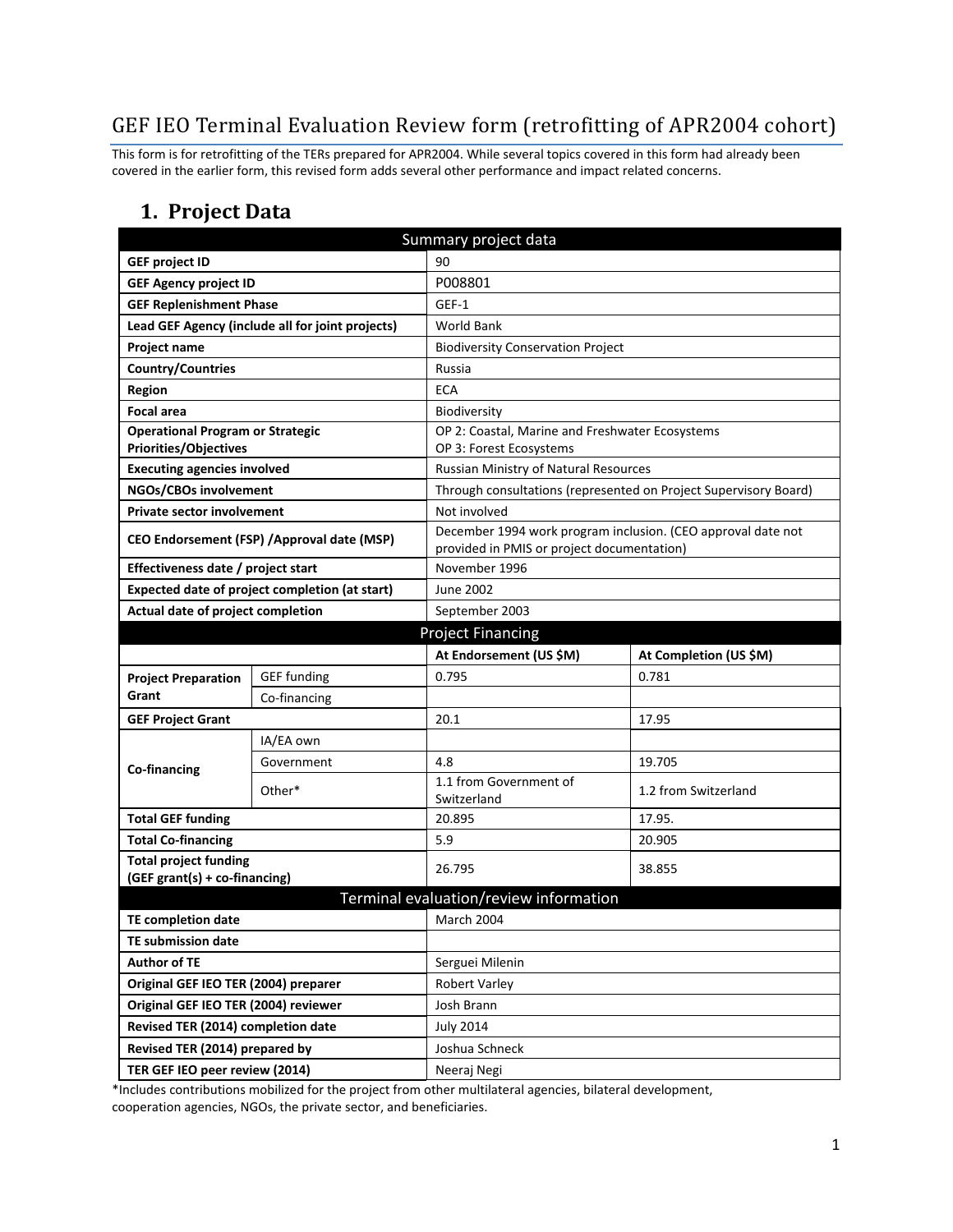## **2. Summary of Project Ratings**

| <b>Criteria</b>                                  | <b>Final PIR</b> | <b>IA Terminal</b><br><b>Evaluation</b> | <b>IA Evaluation</b><br><b>Office Review</b> | <b>GEF EO Review</b> |
|--------------------------------------------------|------------------|-----------------------------------------|----------------------------------------------|----------------------|
| <b>Project Outcomes</b>                          |                  |                                         |                                              |                      |
| <b>Sustainability of Outcomes</b>                | N/R              |                                         | N/R                                          | ML                   |
| <b>M&amp;E Design</b>                            | N/R              | N/R                                     | N/R                                          |                      |
| <b>M&amp;E</b> Implementation                    | N/R              | N/R                                     | N/R                                          |                      |
| <b>Quality of Implementation</b>                 |                  |                                         |                                              |                      |
| <b>Quality of Execution</b>                      |                  |                                         |                                              |                      |
| <b>Quality of the Terminal Evaluation Report</b> |                  |                                         |                                              | MS                   |

## **3. Project Objectives**

3.1 Global Environmental Objectives of the project:

As stated in the final May 1996 Project Document (PD), the Global Environmental Objectives of the project are "to assist the Russian Federation to maintain optimum levels of biodiversity in accordance with the principles of economic and environmentally sound sustainable development. The project will assist in ensuring the enhanced protection of biodiversity, within and outside protected areas, in conformance with the Government's obligations under the Convention on Biological Diversity." (PD, pg 3). According to the PD, biodiversity and the ecosystems that support it in Russia face a number of threats including breakdown in the institutions and networks that coordinate the management of protected areas, as well as a general failure to incorporate environmental concerns into decision-making in the public, private, and community spheres.

#### 3.2 Development Objectives of the project:

As stated in the PD, the Development Objectives of the project are as follows:

- I. To support the development of federal and regional biodiversity strategies;
- II. To develop and implement mechanisms and approaches that will mainstream biodiversity conservation and environmental protection into the policy making process;
- III. To assess the protected area institutional framework and subsequently strengthen its effectiveness;
- IV. To enable the participation of all interested stakeholders, including aboriginal peoples and local communities in biodiversity conservation; and
- V. To develop an inter-regional demonstration of inter-sectoral biodiversity conservation and environmentally sustainable natural resource management.

To achieve these objectives, the project had four components:

1. *The Strategic Overview Component* (13% of total projected costs) –This component had three subcomponents: (a) development of national and regional biodiversity strategies; (b) biodiversity policy support (supporting the mainstreaming of biodiversity and environmental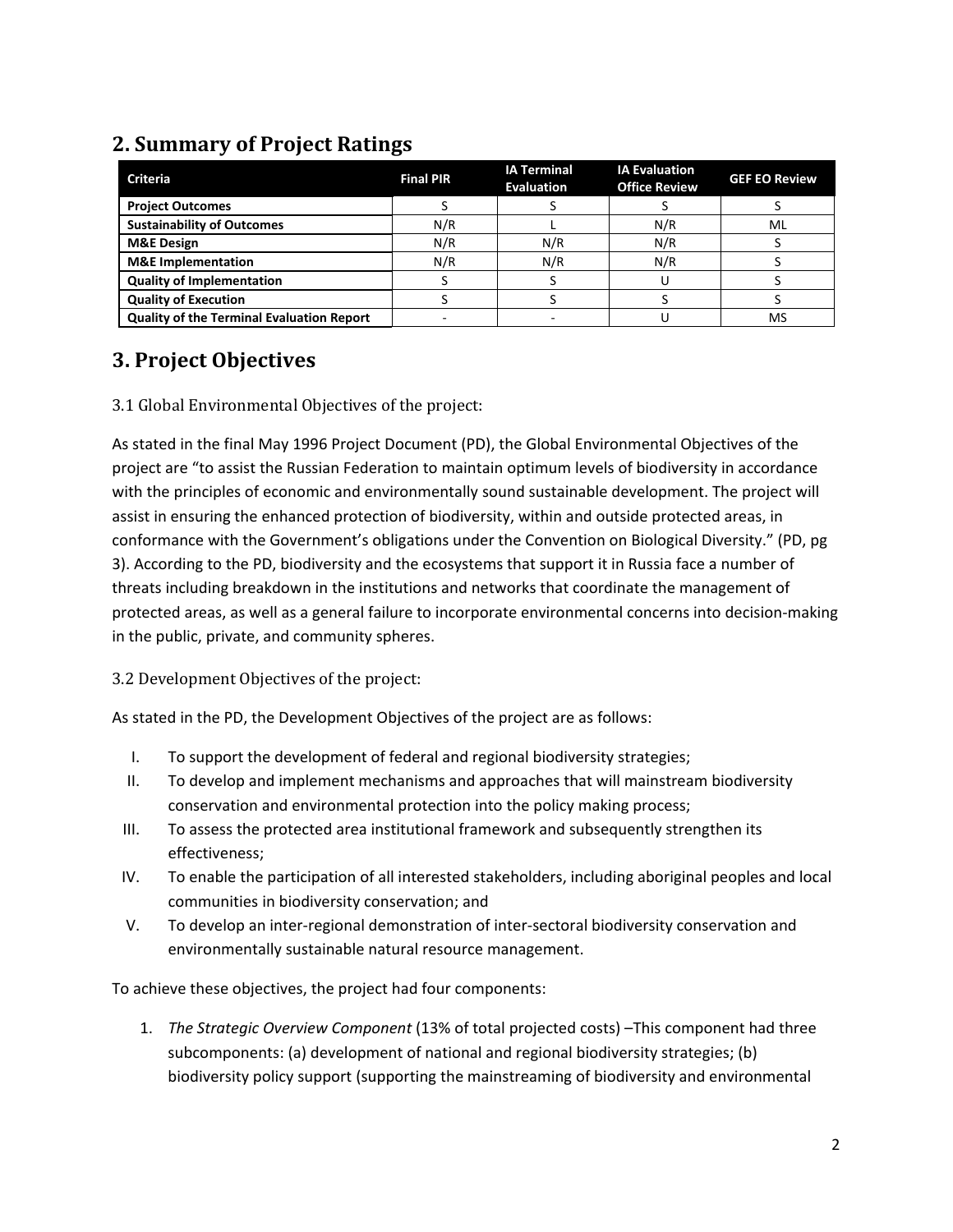values into policy formulation and implementation through analysis and other support); (c) development of a biomonitoring information system.

- 2. *Strengthening of the Protected Areas System* (53% of total projected costs) This component had four subcomponents: (a) Institutional support, including support to the federal Ministry of Environmental Protection and Natural Resources (MEPNR) and Federal Forest Service (FFS); (b) support to protected areas planning and operations; (c) public support and education programs; (d) ecosystem protection /restoration; (e) training program for protected areas staff.
- 3. *Lake Baikal regional program* (25% of total projected costs) This component had five subcomponents: (a) inter-regional biodiversity conservation strategy and action plan; (b)development of model biodiversity conservation activities in three participating regions (Goloustnaya River, Tugnuy-Sukhara Rivers, Khilok River watersheds); (c) local biodiversity activities (small grants to institutions, NGOs, communities, and business to encourage small scale biodiversity programs).
- 4. *Project management and coordination component* (9% of total projected costs) supporting the operating costs of a Project Implementation Group (PIG) affiliated with the Ministry of Natural Resources.

3.3 Were there any **changes** in the Global Environmental Objectives, Development Objectives, or other activities during implementation?

**No** changes to the Global Environmental Objectives, Development Objectives, or activities were noted in the TE. However, the geographical scope of activities under Component 3 (Lake Baikal regional program) increased, with additional co-financing from the Russian government (federal, regional and local budgets) going towards the establishment of 10 new protected areas around Lake Baikal that were not part of the original PD objectives (TE, pg 35).

## **4. GEF EO assessment of Outcomes and Sustainability**

Please refer to the GEF Terminal Evaluation Review Guidelines for detail on the criteria for ratings.

Relevance can receive either a Satisfactory or Unsatisfactory rating. For Effectiveness and Cost efficiency, a six point rating scale is used (Highly Satisfactory to Highly Unsatisfactory), or Unable to Assess. Sustainability ratings are assessed on a four-point scale: Likely=no or negligible risk; Moderately Likely=low risk; Moderately Unlikely=substantial risks; Unlikely=high risk. In assessing a Sustainability rating please note if, and to what degree, sustainability of project outcomes is threatened by financial, sociopolitical, institutional/governance, or environmental factors.

Please justify ratings in the space below each box.

| 4.1 Relevance | Rating: Satisfactory |
|---------------|----------------------|
|---------------|----------------------|

The project is relevant for both the GEF and Russia. As stated in the PD, the project strengthens conservation, management, and sustainable use of ecosystems and habitats that have been identified as national priorities by the Russian government in official policy documents including the *Environmental*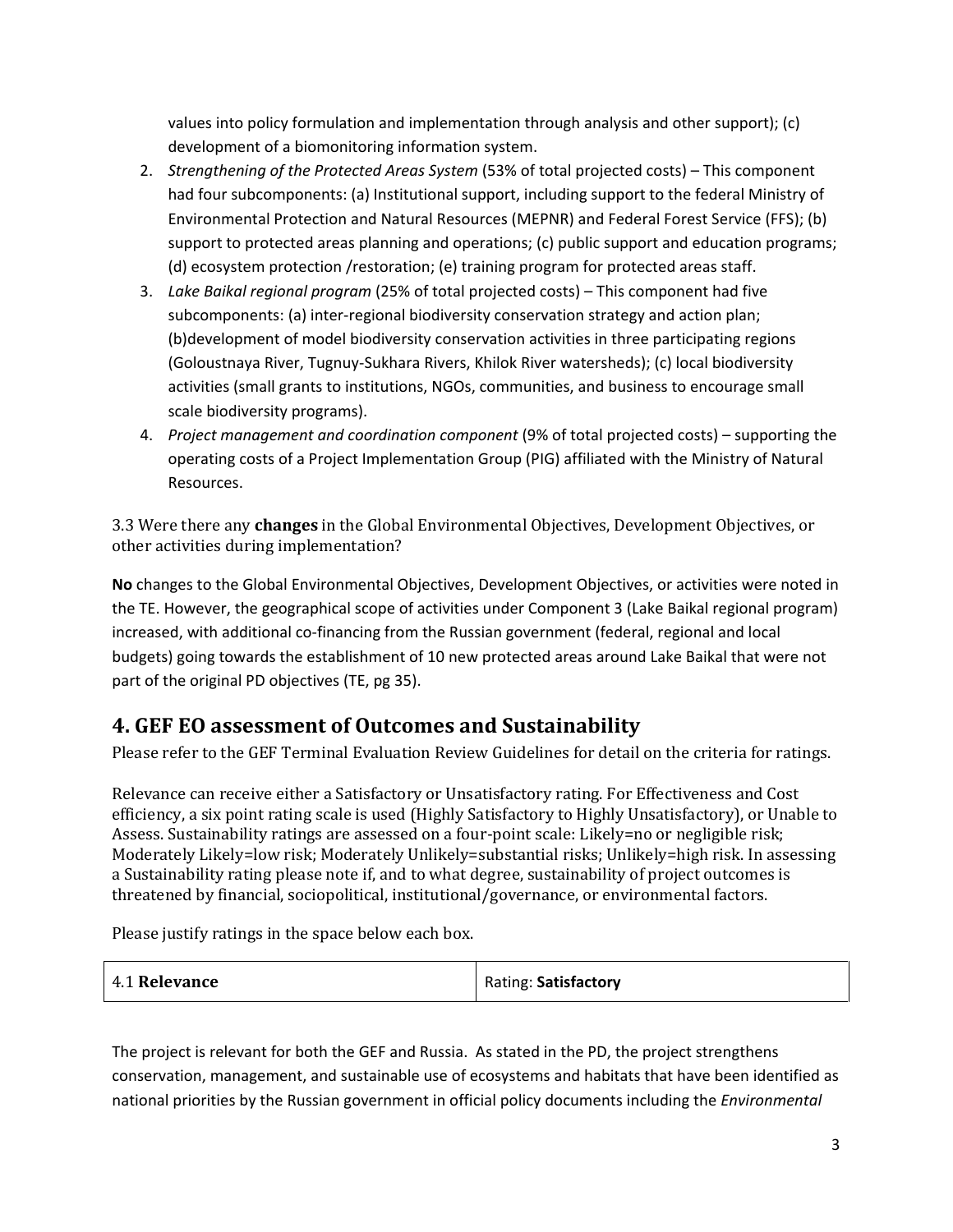*Framework Program of the Russian Federation*, as well as in a larger project prepared by the Government and the IBRD, called the *Environmental Management Project*. Moreover, the project responds to the economic and political disruptions happening in the country at the time, and that affect the institutions that safeguard Russia's natural resources (PD, pg 1). For the GEF the project is aligned with the goals and objectives of Operational Programs 2 and 3, which are focused on the conservation and sustainable use of coastal, marine and freshwater ecosystems, and forest ecosystems, respectively. As stated in the PD, the project promotes the conservation of endangered species including the Nerpa Seal and other plants and animals endemic to Russia (PD, pg 1).

| Rating: Satisfactory |
|----------------------|
|                      |

According to the TE, the project has been successful in achieving most of its stated objectives. For some objectives, including development of financing mechanisms and participation of aboriginal peoples, the TE is not clear on the extent of achievements. However, overall, the TE provides ample evidence of project effectiveness which is therefore rated satisfactory. Progress is detailed further along each of the five stated objectives:

- I. *Support the development of federal and regional biodiversity strategies*  This objective was fully achieved as one federal (the National Biodiversity Conservation Strategy and Action Plan for the Russian Federation) and two model regional biodiversity strategies were completed and adopted by the respective governments (TE, pg 8).
- II. *Develop and implement mechanisms and approaches that will mainstream biodiversity conservation and environmental protection into the policy making process* – A number of studies were completed in over 25 regional centers in Russia, and supported by a series of publications, seminars and training events. TE states that outcomes of these studies are being incorporated into federal and regional legislation, regulations, and management guidelines (TE, pg 23). TE provides two examples of economic studies but does not mention any work on financing mechanisms, which was stated in the PD as an expected outcome (PD, pg 4 & 17). Thus, the full extent to which this objective was achieved is not certain.
- III. *Assess the protected area institutional framework and subsequently strengthen its effectiveness* – This objective, while difficult to assess as the TE is organized by project components and not objectives, nevertheless appears to have been largely met. TE cites a long list of achievements including strengthening the capacity of federal authorities to administer and further develop the PA system; facilitating cooperation and information sharing between authorities and PA management; developing and implementing management plans that provide improved protection services at 38 PAs covering a total area of 140,000 sq km; providing training for PA managers; and improving law enforcement at PAs (TE pg 24-25).
- IV. *Enable the participation of all interested stakeholders, including aboriginal peoples and local communities into biodiversity conservation* – TE states that 110,000 people directly participated in project activities, including local communities, NGOs, business and academia (TE, pg 37). Moreover, a web portal, [www.biodat.re](http://www.biodat.re/) (still functional, Josh Schneck, 7/2/2014) was created to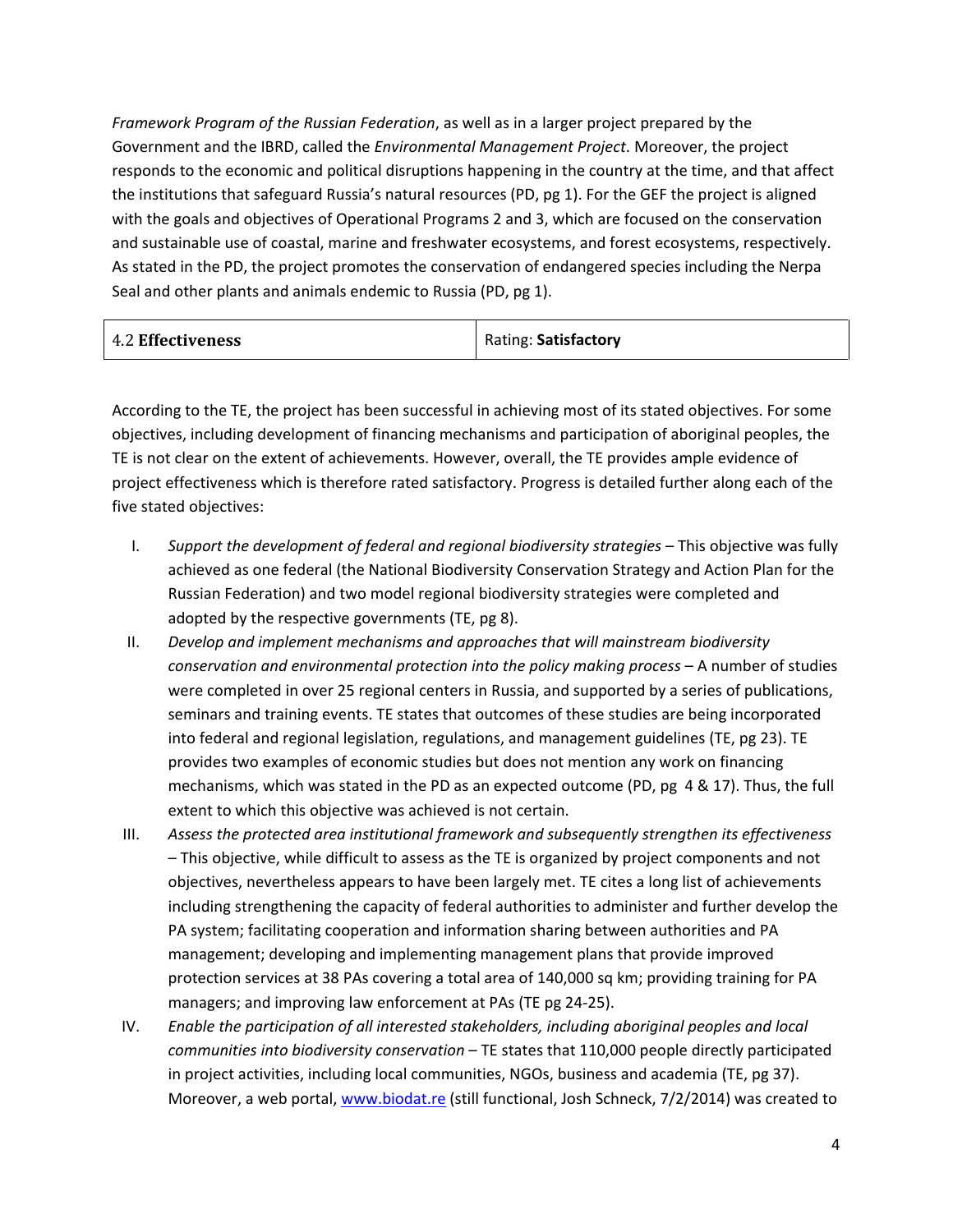provide access to information on biodiversity are related functions in Russia. TE does not specifically mention participation of aboriginal peoples however.

V. *Develop an inter-regional demonstration of inter-sectoral biodiversity conservation and environmentally sustainable natural resource management* – Under this objective, the project developed the Lake Baikal program which involved three regions. Achievements cited in the TE include preparation of the first Biodiversity Conservation Strategy and Action Plan for the Baikal Region, which was subsequently adopted by the sub-national authorities and endorsed by the federal government. TE also states that the project made a "great contribution" to building environmental awareness in the region and provided the basis for development of 10 regulations supporting protection of Lake Baikal (TE, pg 9). Thus, this objective was fully achieved.

While the TE does not directly assess project efficiency or provide a rating, it does provide many indications that the project was cost effective, and overall, implemented in a well-coordinated and efficient manner. The GEF grant was almost fully utilized, and realized co-financing (\$20.6 million) was more than four times the expected co-financing (\$4.8 million). Additional co-financing was used to support the establishment of 10 new PAs in the Baikal Lake region that were not part of the activities expected in the PD (see section 3.3 above). While a comprehensive set of performance indicators linked to implementation targets and procurement plans was not developed at appraisal as this was not a requirement at the time, they were developed following the Mid-term review, and these indicators appear to have been used to effectively guide implementation activities (TE, pg 10). Some disruption of project activities was linked to the large devaluation of the Russian currency in August 1998, which led to a temporary freezing of the project's account, and delay of project activities in the Baikal region for about 1 year (TE, pg 12). At the same time, the delay did not ultimately affect outcomes. TE notes that project start-up was slow, due in part to the need for the Executing agency to adapt to Bank requirements and procedures (TE, pg 15). Support from the Bank was forthcoming, and TE notes that Bank maintained a close working relationship that helped facilitate implementation throughout the project. Lastly, the TE notes that at two points in project implementation, the organization authorized by the government to implement the project changed, requiring changes in legal title of around 750 project-administered contracts (TE, pg 17). The changes in organization were largely in name only, as there was continuity in project staff, and TE notes that the project management team was effective in managing the transitions and preventing them from impacting project activities, and that project management demonstrated strong commitment to the project in doing so (TE, pg 17).

| 4.4 Sustainability | Rating: Moderately Likely |
|--------------------|---------------------------|
|--------------------|---------------------------|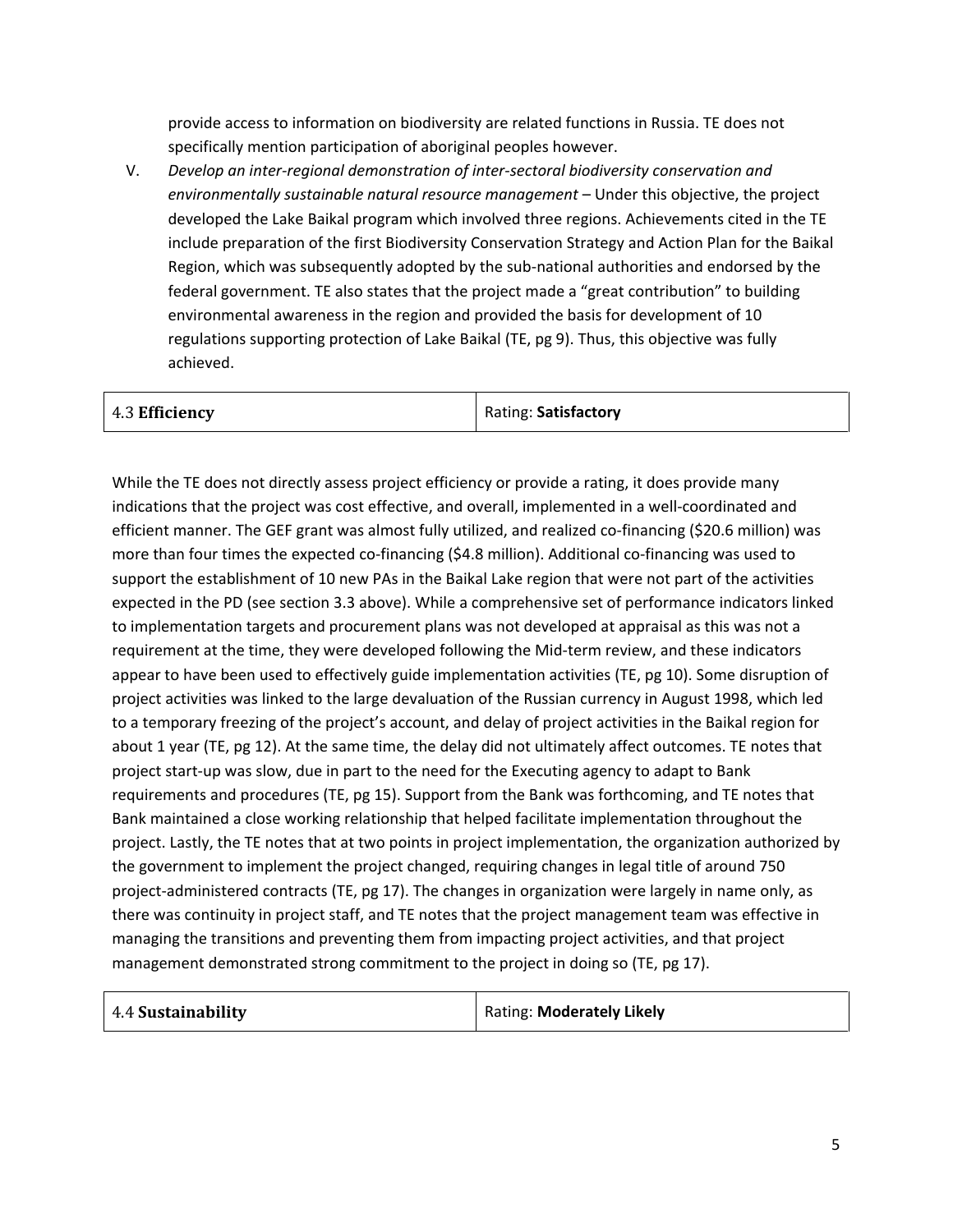While the TE provides a Likely rating for sustainability of project outcomes, this TER finds moderate risks to sustainability of outcomes, particularly regarding provision of adequate financial resources, and thus assesses sustainability to be Moderately Likely overall.

Sustainability is further assessed along the following four dimensions:

- *Environmental sustainability (U/A)*  While TE provides ample evidence of improvements in the management of Russia's PAs, strengthening of protections, and of incorporation of environmental concerns into policy and planning, it does not provide any assessment of the viability of, or threats to, Russia's biodiversity, and thus no rating on environmental sustainability is given here.
- *Financial sustainability (ML)* TE provides a qualitative assessment that prospects for follow-on financing of institutions and objectives supported by this project are good (PAs and government ministries and follow-on projects). The TE does not provide an estimation of future operating costs of PAs and conservation initiatives begun under this project, and whether these are commensurate with anticipated public budgets (TE, pg 13). While such an assessment is likely to have been unfeasible given the resources available for final evaluation and availability of information on public expenditures, financial risks cannot be ruled out, given that long-term financing mechanisms that were intended to be assessed by this project do not appear to have been secured.
- *Socio-political sustainability (L)* TE provides many indications that support for this project from governmental and community stakeholders has been strong, and that this support is likely to continue post-project. Examples cited include strong demonstration impacts in the regions, with management approaches that are being replicated in non-project areas, and funded by public, community, and private resources (TE, pg 13). Moreover, the project was successful in supporting the adoption of policies on sustainable resource use in federal and regional legislation, regulations, and management guidelines (TE, pg 23). Finally, TE notes that project investments are already generating "...considerable economic and social benefits. Public and stakeholder participation in the project has been particularly strong, and there are good incentives for participants to sustain the project results (TE, pg 13).
- *Institutional sustainability (L)*  TE finds that the project made considerable strides in strengthening the institutions, information systems, and networks responsible for the sustainable management and protection of Russian's natural resources and biodiversity. These include strengthening the capacity of federal authorities to administer and further develop the PA system; facilitating cooperation and information sharing between authorities and PA management; developing and implementing management plans that provide improved protection services at 38 PAs covering a total area of 140,000 sq km; providing training for PA managers; and improving law enforcement at PAs (TE pg 24-25).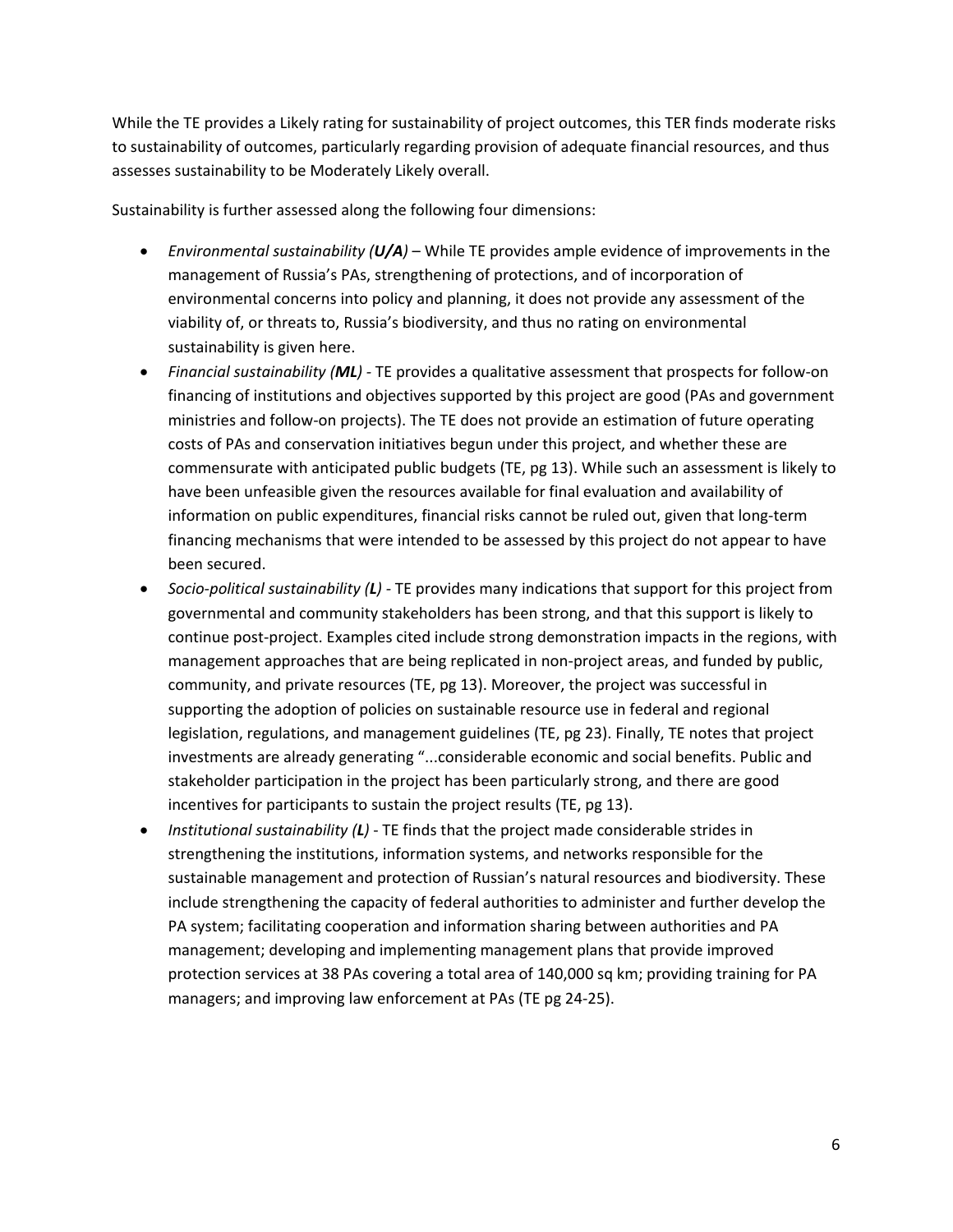## **5. Processes and factors affecting attainment of project outcomes**

5.1 Co-financing. To what extent was the reported co-financing essential to the achievement of GEF objectives? If there was a difference in the level of expected co-financing and actual co-financing, then what were the reasons for it? Did the extent of materialization of co-financing affect project's outcomes and/or sustainability? If so, in what ways and through what causal linkages?

Co-financing was significantly higher than expected  $-$  \$21 million vs \$6 million expected – and was used to expand the scope of activities in the Baikal lake region to include support for the establishment on 10 new PAs (TE, pg 13). Overall, co-financing was well integrated into all project activities and was by all accounts key to achieving project outcomes and sustainability, and an indication of strong country support for the project's objectives (TE, pg 16).

5.2 Project extensions and/or delays. If there were delays in project implementation and completion, then what were the reasons for it? Did the delay affect the project's outcomes and/or sustainability? If so, in what ways and through what causal linkages?

Project finished a little over one year after expected date of operational closure. TE notes that project experienced a slow start up as the executing agency needed to get up to speed with WB policies and procedures. Additional delays during project implementation resulted from a massive devaluation of the Russian currency in August 1998, which led to a temporary freezing of the project's account, and delay of project activities in the Baikal region for about 1 year (TE, pg 12). In addition, at two points in project implementation, the organization authorized by the government to implement the project changed, requiring changes in legal title of around 750 project-administered contracts (TE, pg 17). The changes in organization were largely in name only, as there was continuity in project staff, and TE notes that the project management team was effective in managing the transitions and preventing them from impacting project activities. TE finds that delays did not affect project outcomes or sustainability.

5.3 Country ownership. Assess the extent to which country ownership has affected project outcomes and sustainability? Describe the ways in which it affected outcomes and sustainability, highlighting the causal links:

TE provides many examples of strong country ownership, including provision of higher than expected co-financing, adoption of several policies, laws and regulations on sustainable resource use that were developed by the project, and strong implementation support with technical issues (TE, pg 16). There were two changes during implementation of the organization authorized by the government to implement the project, however the TE attributes this to organizational changes happening in the Ministry of Natural Resources at the time, and not as any indication of lessoning support for the project. By all accounts in the TE and PIRs, country ownership of the project was key to outcome achievements, as well as sustainability in terms of financing and follow-up of project outcomes.

## **6. Assessment of project's Monitoring and Evaluation system**

Ratings are assessed on a six point scale: Highly Satisfactory=no shortcomings in this M&E component; Satisfactory=minor shortcomings in this M&E component; Moderately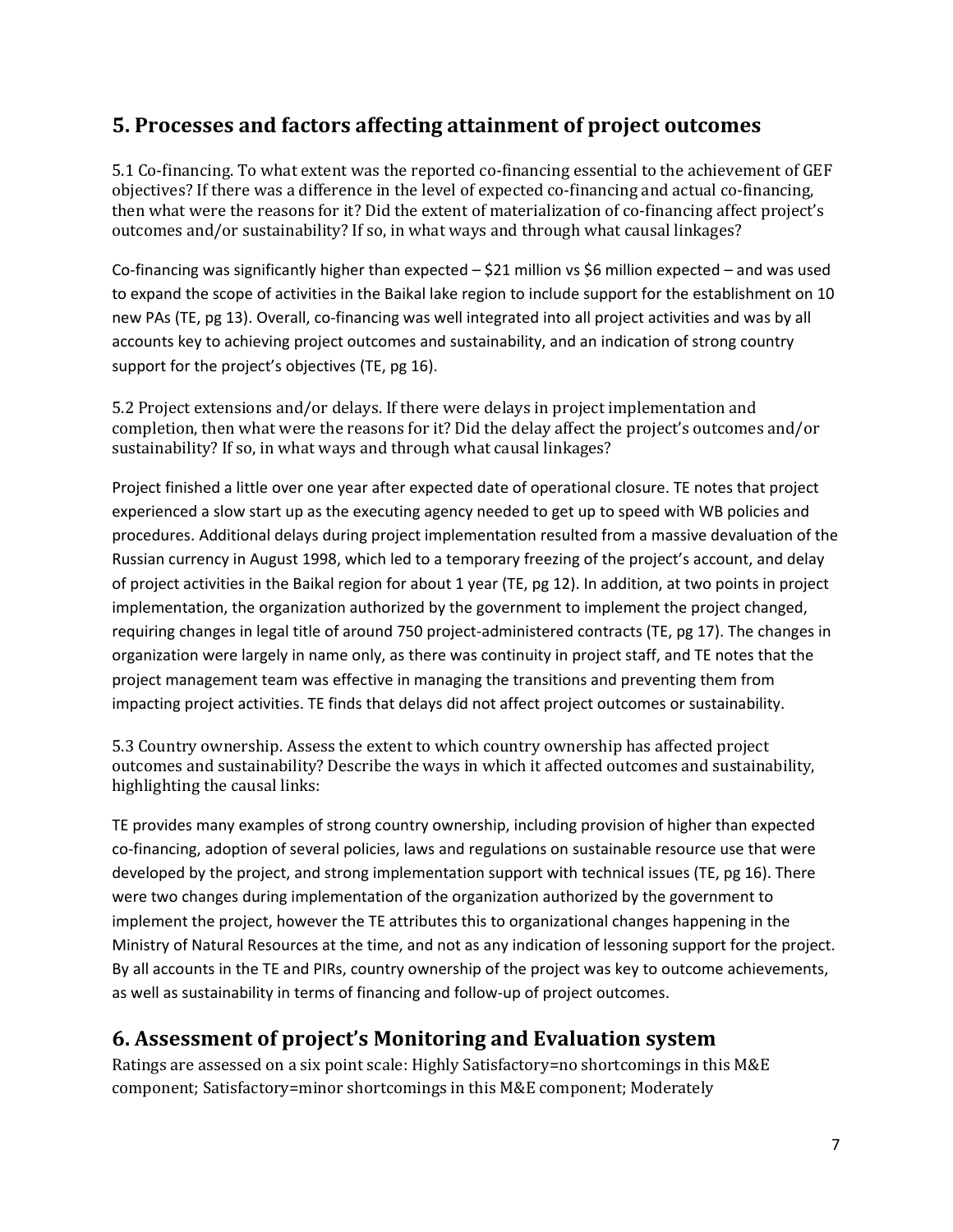Satisfactory=moderate shortcomings in this M&E component; Moderately Unsatisfactory=significant shortcomings in this M&E component; Unsatisfactory=major shortcomings in this M&E component; Highly Unsatisfactory=there were no project M&E systems.

Please justify ratings in the space below each box.

| 6.1 M&E Design at entry | Rating: Satisfactory |
|-------------------------|----------------------|
|-------------------------|----------------------|

TE does not provide a rating for M&E design. The following is based on a reading of the PD and PIRs. Project design called for development of a robust M&E system throughout the project. These included plans for a mid-term review and workshop, establishment of a Joint International Expert Council on Protected Areas to evaluate PA-related project components, and linkages (for evaluative purposes) to the Government of Russia's inter-ministerial Commission for Environmental Protection and Nature Resource Management (PD, Annex 5.1). In addition, while the project lacked performance indicators and targets (they were subsequently developed following MTR and were not required of GEF projects at the time), the PD does provide an extensive set of M&E criteria for each of the project components that were in fact taken up in the design of project indicators (see below) (PD, pg 107). PD also stipulates that all nature reserve management plans supported by the project include discussion of M&E requirements. Lastly, project design included a detailed supervision plan that defined activities to monitor, and who is responsible for monitoring. While M&E activities are not separately budgeted for, PD indicates that they are to be funded through the project management allocation. Overall, a good M&E design for a project of this vintage.

| 6.2 M&E Implementation | Rating: Satisfactory |
|------------------------|----------------------|
|------------------------|----------------------|

Implementation of project M&E was effective and, with the development of a comprehensive set of performance indicators following the MTR, was an improvement upon the M&E design at entry. While the indicators developed lack targets in some cases (ex., *Increased level of public participation by beneficiaries in all stages of project management and in conservation activities*) they manage to cover all the activity groupings that comprise the project. TE notes that project results were reviewed and discussed by all concerned governmental and non-governmental stakeholders, both nation-wide and in the regions, as part of the project completion activities and that a detailed (150 page) technical report on project outputs and outcomes was disseminated by the Ministry of Natural Resources to stakeholders, and made publically available in Russian and English, including via the internet (TE, pg 10). Detailed accounting for all project expenditures was achieved – no small task given the size of the project and the number of activities involved – and TE notes that the Bank maintained close supervision in this regard, and that implementation problems, when they did occur, were identified in a timely manner and were addressed adequately and proactively (TE, pg 15). PIRs were informative, and TE notes that project performance ratings were an appropriate reflection of project performance.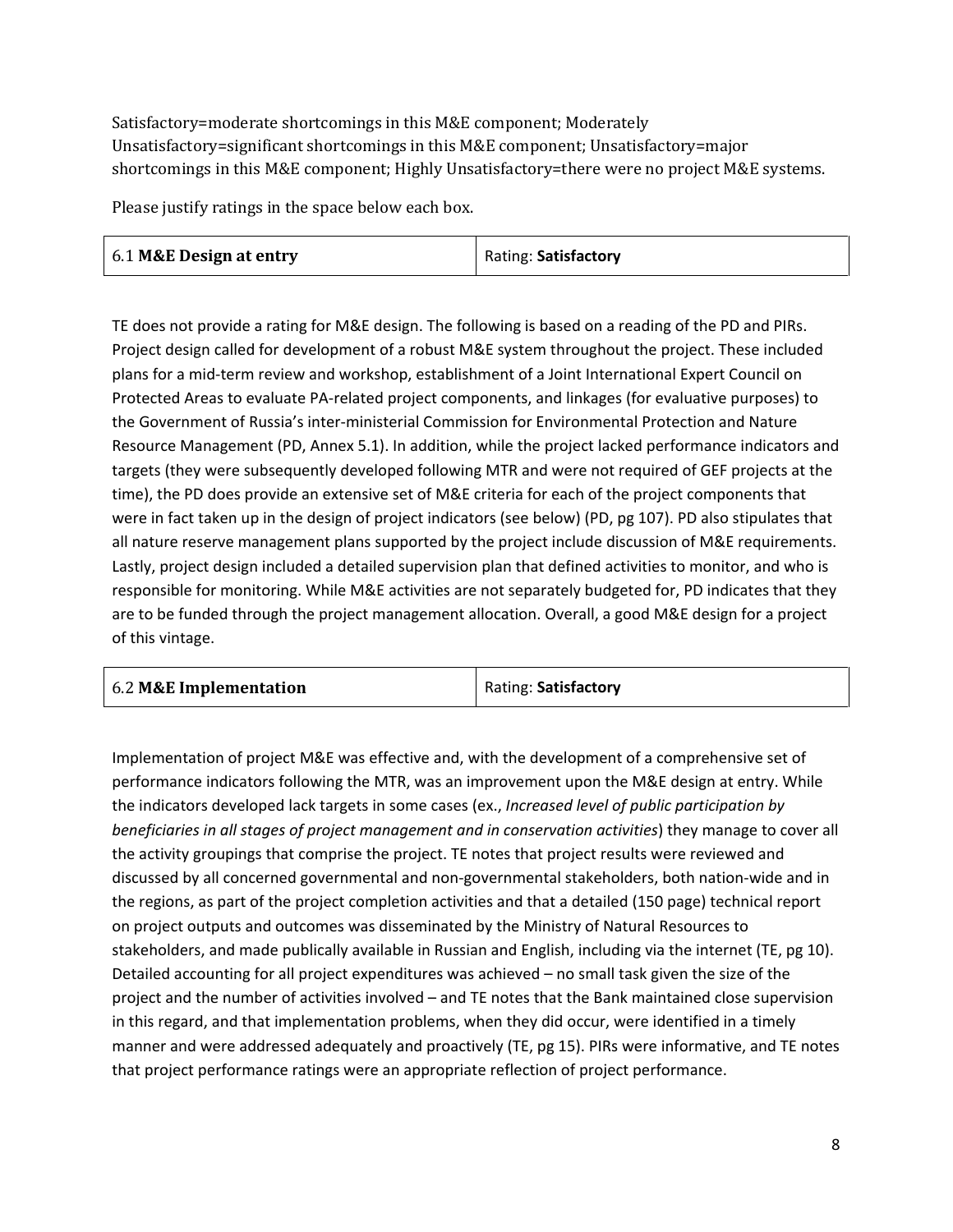## **7. Assessment of project implementation and execution**

Quality of Implementation includes the quality of project design, as well as the quality of supervision and assistance provided by implementing agency(s) to executing agencies throughout project implementation. Quality of Execution covers the effectiveness of the executing agency(s) in performing its roles and responsibilities. In both instances, the focus is upon factors that are largely within the control of the respective implementing and executing agency(s). A six point rating scale is used (Highly Satisfactory to Highly Unsatisfactory), or Unable to Assess.

Please justify ratings in the space below each box.

| Rating: Satisfactory |
|----------------------|
|                      |

By all accounts in the TE, project implementation was satisfactory, with only minor shortcomings related to a slow implementation start and some minor weaknesses in M&E indicators (see section 6.2). TE notes that project execution problems were identified in a timely manner and were addressed, with the help of the Bank, adequately and proactively (TE, pg 15). Project performance was reviewed regularly as part of Bank supervisory visits, and Bank maintained "close supervision and provided extensive support to the Recipient on implementation matters" (TE, pg 15). TE also notes that Bank was responsive to the financial crisis which struck in 1998 (details not provided in TE), and made procurement procedures more flexible during the course of the project, to allow the project management unit to streamline implementation of multiple small tasks. MTR findings were taken up, including through the development of performance indicators.

Project execution had some minor shortcomings related to project delays at start up and two transfers of management, but by and large, the executing agency was successful in satisfactory managing project activities in this large and complex project. TE notes that at two points in project implementation, the organization authorized by the government to implement the project changed, requiring changes in legal title of around 750 project-administered contracts (TE, pg 17). The changes in organization were largely in name only, as there was continuity in project staff, and TE notes that the project management team was effective in managing the transitions and preventing them from impacting project activities, and that project management demonstrated strong commitment to the project in doing so (TE, pg 17). Project supervisory board, consisting of Project and Component Directors, and representatives of the Federal Forest Service, Russian Academy of Sciences, Environmental Research Institute of the Ministry of Natural Resources, and three leading national environmental NGOs, was established as called for in the PD, and was effective in providing support and technical assistance to the project.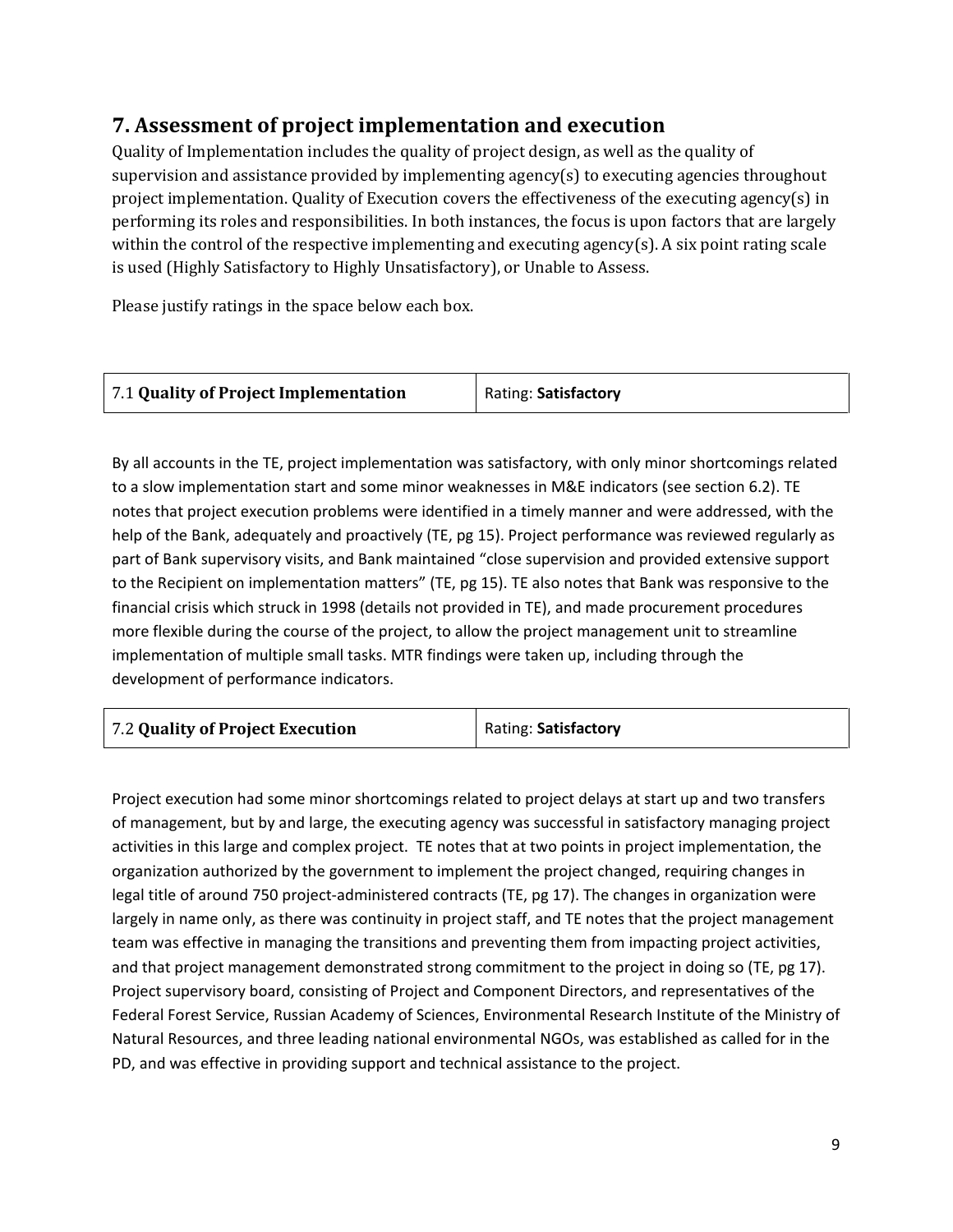#### **8. Assessment of Project Impacts**

8.1 Environmental Change. Describe the changes in environmental stress and environmental status that occurred by the end of the project. Include both quantitative and qualitative changes documented, sources of information for these changes, and how project activities contributed to or hindered these changes. Also include how contextual factors have contributed to or hindered these changes.

No changes in environmental stress or status resulting from the project are documented in the TE.

8.2 Socioeconomic change. Describe any changes in human well-being (income, education, health, community relationships, etc.) that occurred by the end of the project. Include both quantitative and qualitative changes documented, sources of information for these changes, and how project activities contributed to or hindered these changes. Also include how contextual factors have contributed to or hindered these changes.

While not providing any details, TE notes that the project's demonstration activities have made strong impacts in the regions, with management approaches that are being replicated in non-project areas, and funded by public, community, and private resources, and project investments that are already generating "...considerable economic and social benefits"(TE, pg 13). As a result of the project, "a set of fourteen modern comprehensive textbooks for the graduate-level educational programs were developed and approved for use in higher educational establishments" (TE, pg 23). An extensive public awareness and environmental education campaign was supported by the project, and is reported to have increased public support for PAs in Russia (TE, pg 26).

8.3 Capacity and governance changes. Describe notable changes in capacities and governance that can lead to large-scale action (both mass and legislative) bringing about positive environmental change. "Capacities" include awareness, knowledge, skills, infrastructure, and environmental monitoring systems, among others. "Governance" refers to decision-making processes, structures and systems, including access to and use of information, and thus would include laws, administrative bodies, trustbuilding and conflict resolution processes, information-sharing systems, etc. Indicate how project activities contributed to/ hindered these changes, as well as how contextual factors have influenced these changes.

a) Capacities – A number studies were completed in over 25 regional centers in Russia, and supported by a series of publications, seminars and training events. TE states that outcomes of these studies are being incorporated into federal and regional legislation, regulations, and management guidelines (TE, pg 23). TE cites a long list of achievements regarding protected areas management capacity including strengthening the capacity of federal authorities to administer and further develop the PA system; facilitating cooperation and information sharing between authorities and PA management; developing and implementing management plans that provide improved protection services at 38 PAs covering a total area of 140,000 sq km; providing training for PA managers; and improving law enforcement at PAs (TE pg 24-25).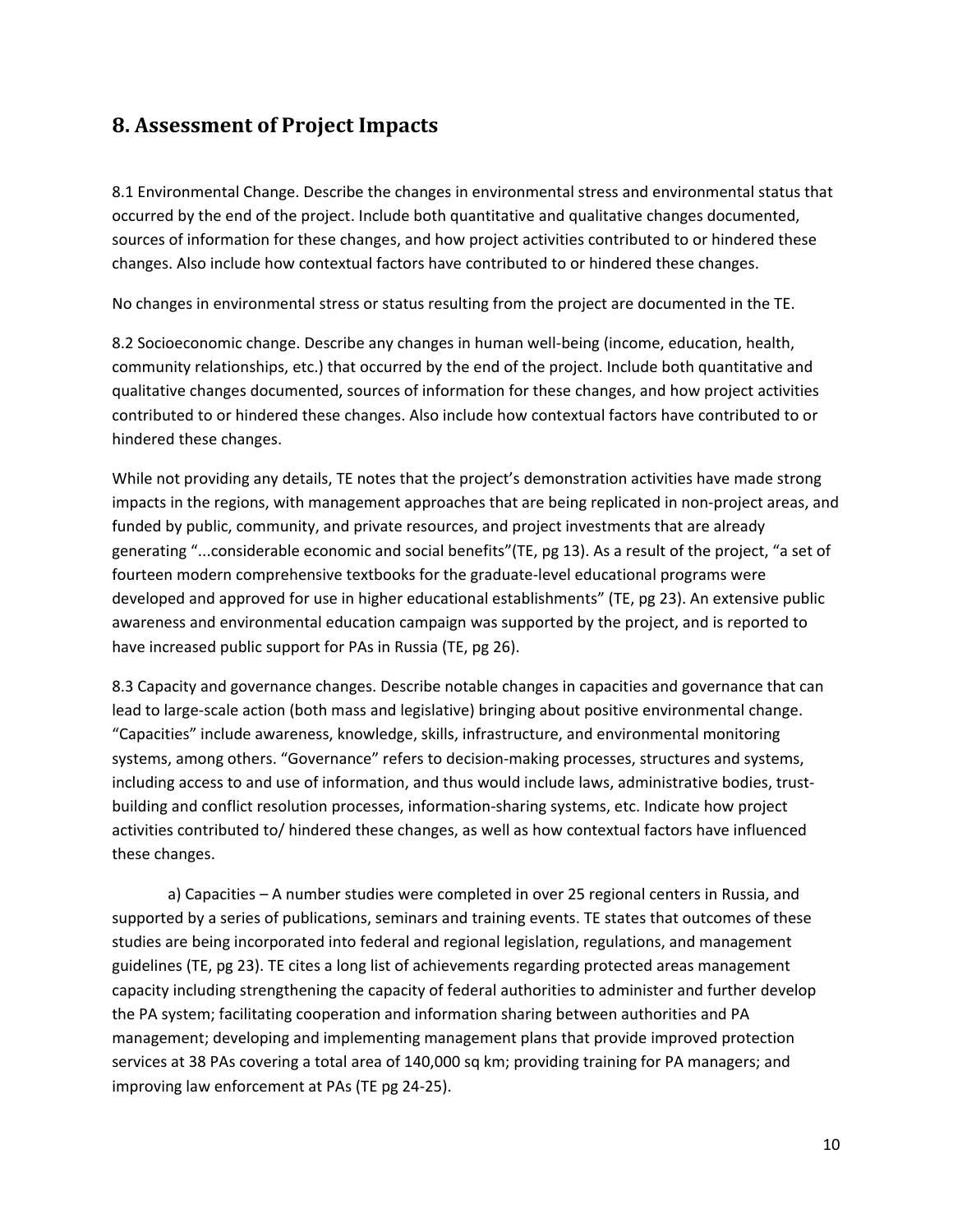b) Governance – Project is reported to have succeeded in strengthening protection services at 35 federal nature reserves and 3 national parks. New management plans were completed and are being implemented in 2 reserves and 5 national parks. The total area covered by improved protection is 14 million hectares, which is 40% of Russia's total federal protected areas system (TE, pg 37). Moreover, the project was successful in supporting the adoption of policies on sustainable resource use in federal and regional legislation, regulations, and management guidelines (TE, pg 23).

8.4 Unintended impacts. Describe any impacts not targeted by the project, whether positive or negative, affecting either ecological or social aspects. Indicate the factors that contributed to these unintended impacts occurring.

No unintended impacts are reported to have occurred as a result of the project.

8.5 Adoption of GEF initiatives at scale. Identify any initiatives (e.g. technologies, approaches, financing instruments, implementing bodies, legal frameworks, information systems) that have been mainstreamed, replicated and/or scaled up by government and other stakeholders by project end. Include the extent to which this broader adoption has taken place, e.g. if plans and resources have been established but no actual adoption has taken place, or if market change and large-scale environmental benefits have begun to occur. Indicate how project activities and other contextual factors contributed to these taking place. If broader adoption has not taken place as expected, indicate which factors (both project-related and contextual) have hindered this from happening.

Project is reported to have been successful in establishing the basis to bring many of the project's piloted approaches to scale, primarily through supporting the adoption of policies on sustainable resource use in federal and regional legislation, regulations, and management guidelines (TE, pg 23). According to the TE, regional strategies and action plans on biodiversity conservation and sustainable management of natural resources have been adopted and are being implemented in 5 regions. Twenty more regions initiated preparation of action plans using their own funding. Moreover, an extensive public awareness and environmental education campaign was supported by the project, and is reported to have increased public support for PAs in Russia (TE, pg 26). Much of the project's success regarding adoption of GEF initiatives as scale appear to have come about through effective targeting of leverage points (legislation, management plans, education awareness programs) that were implemented with strong government and stakeholder support.

#### **9. Lessons and recommendations**

9.1 Briefly describe the key lessons, good practices, or approaches mentioned in the terminal evaluation report that could have application for other GEF projects.

TE provides the following key lessons:

• High quality local technical expertise is available in Russia to support the implementation of conservation programs. However, the local institutional infrastructure for providing respective consulting and advisory services is underdeveloped, and the experience in bidding for, and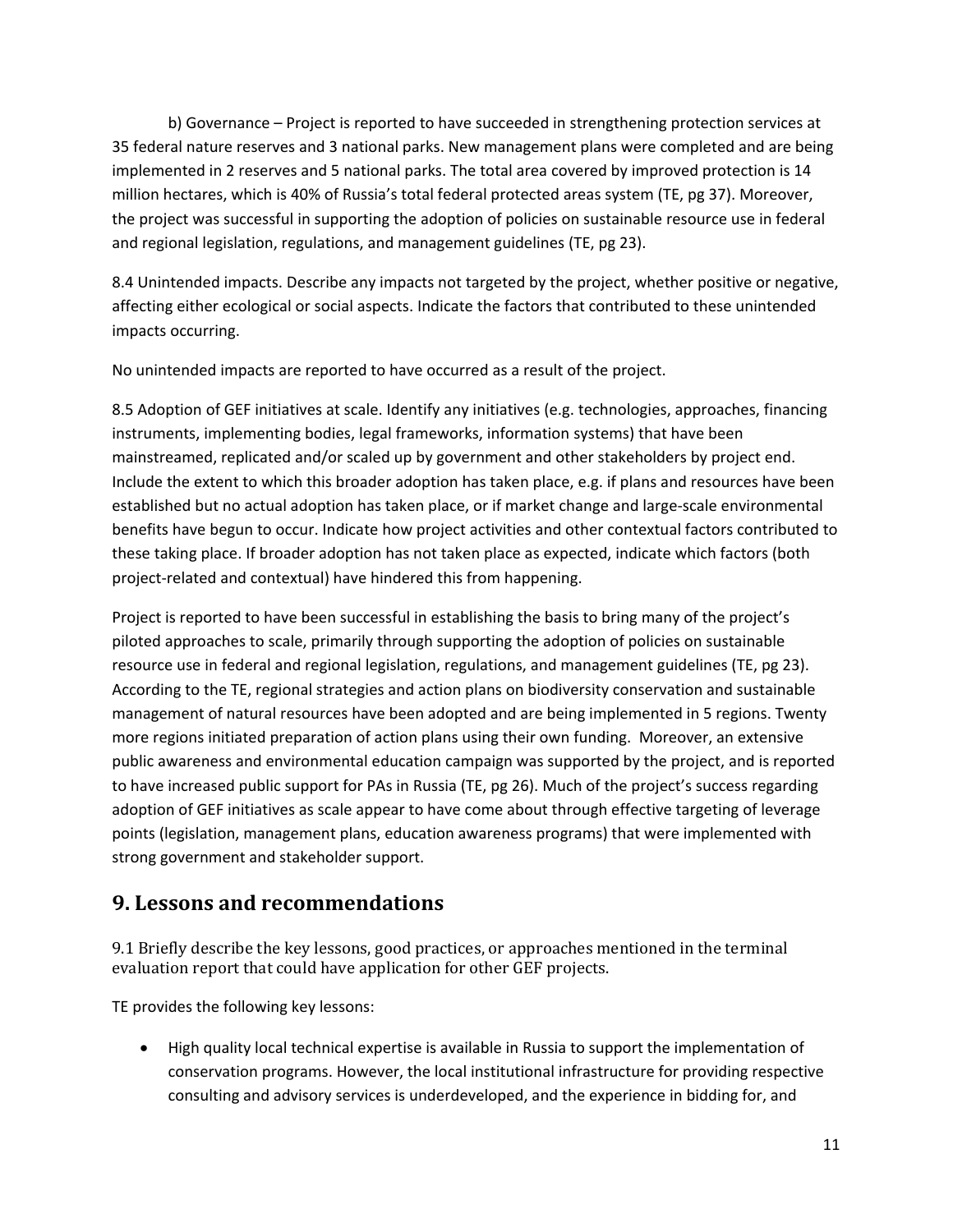performing the competitively awarded complex consulting assignments in the sector is still insufficient. There is a need to facility respective institutional change by further adapting the procurement processes.

- The small grants program targeted at local organizations for protected areas management has been an effective vehicle in delivering support and strengthening capacity.
- Close interaction and coordination between the protected areas and the regional/local public education authorities is required to maximize the effectiveness of the protected area-based education programs.

9.2 Briefly describe the recommendations given in the terminal evaluation.

TE provides the following recommendations:

- Subsequent efforts on conservation in Russia should focus on integrating protected areas into the growth of the local economy based on increased ecosystem services.
- External advisory support to protected areas with respect to management planning is required and should continue in Russia.
- There should be expanded use of Russia's network of PAs for environmental education and awareness-raising.
- There should be accelerated development of interconnected networks of federal, regional and local PAs with relevant conservation regimes within globally important ecoregions of Russia
- There is a need for adaptation of emerging tools for agricultural land market regulation to support the restoration of ecosystem services in the most heavily degraded agrarian regions in South-Central Russia.